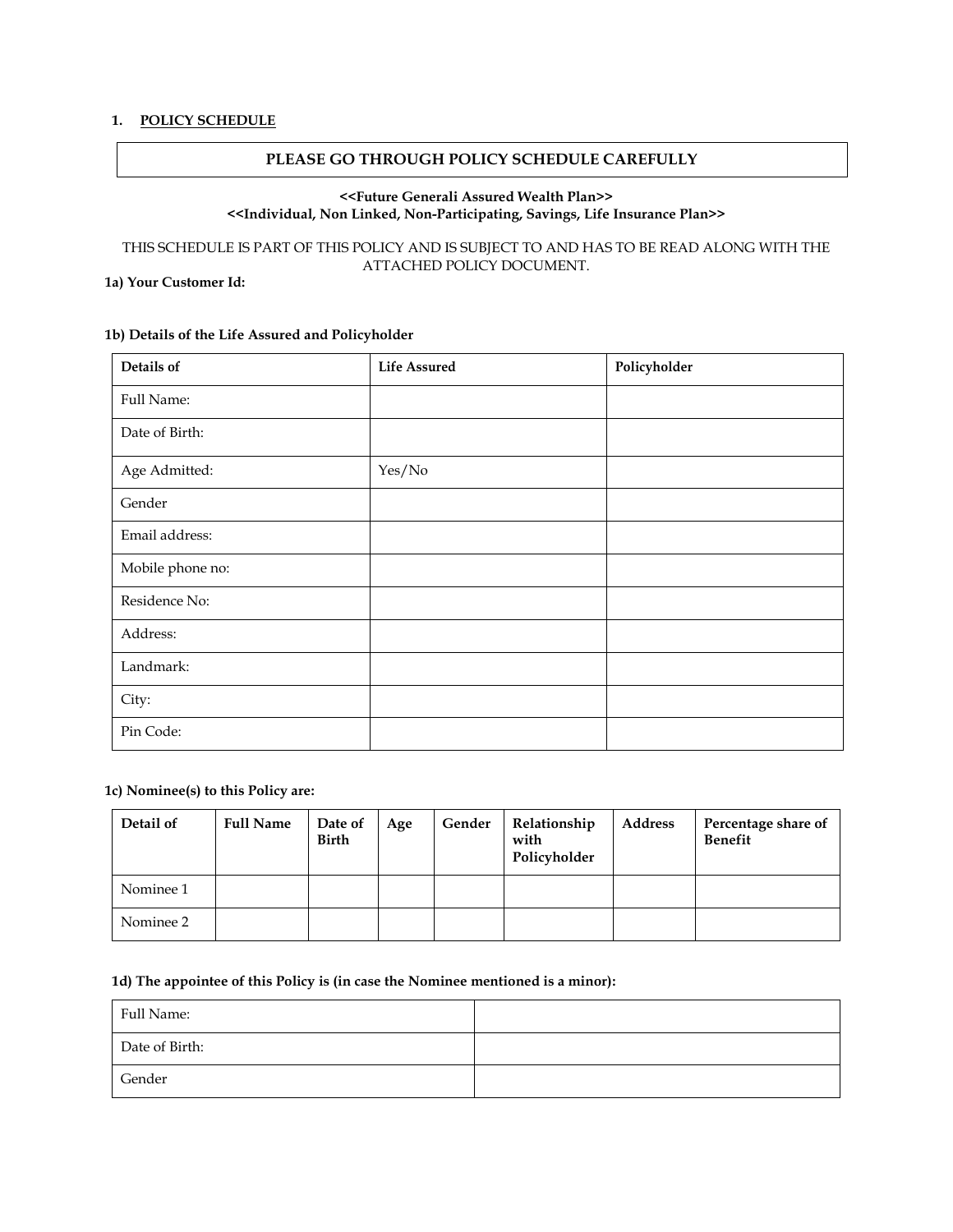| Address of the Appointee:  |  |
|----------------------------|--|
| Relationship with Nominee: |  |

#### **1e) Policy Details**

| Plan Name | Option | <b>UIN</b> | Policy<br>Commencement<br>Date | <b>Risk</b><br><b>Commencement</b><br>Date | Policy<br>Term | Premium<br>Payment<br>Term | Maturity<br>Date | Plan<br>Sum<br>Assured |
|-----------|--------|------------|--------------------------------|--------------------------------------------|----------------|----------------------------|------------------|------------------------|
|           |        |            |                                |                                            |                |                            |                  |                        |
|           |        |            |                                |                                            |                |                            |                  |                        |

**The Plan option is chosen by the Policyholder at inception of the Policy. Once chosen, the Policyholder shall not be allowed to change the chosen option during the term of the Policy.**

#### **1f) Premium Details**

| Plan name | Premium<br>(Rs.) | Annualised Instalment<br>Premium<br>(Rs.) | Relevant<br>Modal Factor | $\frac{1}{\sqrt{\frac{2}{\pi}}\text{Z}}$ | Total<br>Instalment<br>Premium | Premium | Premium<br><b>Frequency</b> Due Dates | Last<br>Premium<br>Due Date |
|-----------|------------------|-------------------------------------------|--------------------------|------------------------------------------|--------------------------------|---------|---------------------------------------|-----------------------------|
|           |                  |                                           |                          |                                          |                                |         |                                       |                             |
|           |                  |                                           |                          |                                          |                                |         |                                       |                             |

|                                       | <b>First Year</b> | <b>Renewal Years</b> |
|---------------------------------------|-------------------|----------------------|
| Total Instalment Premium              |                   |                      |
| <b>Applicable Taxes</b>               |                   |                      |
| <b>Total Instalment Premium after</b> |                   |                      |
| <b>Applicable Taxes*</b>              |                   |                      |

#### **1g) Disclaimers**

- \*Includes applicable taxes at prevailing rates.
- Total Premium is subject to change in case of any variance in the present tax rates or in the event of any new or additional tax/levy being made applicable/ imposed on the Premium(s).
- As per Section 10 (10D) of the Income Tax Act 1961, any sum received under a life insurance Policy will only be exempt from tax provided the annual Premium payable in any of the years during the term of the Policy does not exceed 10% of the actual capital sum assured. Tax laws are subject to change.

### **1h) Stamp Duty**

The stamp duty of Rs. Xxx (xxxx ONLY) paid by Payorder no.XXXXX dated DD/MM/YYYY. Government Notification Revenue and Forest Department No.Mudrank 2004/4125/CR 690/M-1, Dt.31/12/2004.

#### **1i) What You are covered for:**

**Policy Benefits (Please refer Part C for details)**

#### **Maturity Benefit**

| SI. No. | <b>Benefit Payment Date</b> | <b>Benefit Amount</b>  |
|---------|-----------------------------|------------------------|
|         |                             | Option 1 and Option 2: |